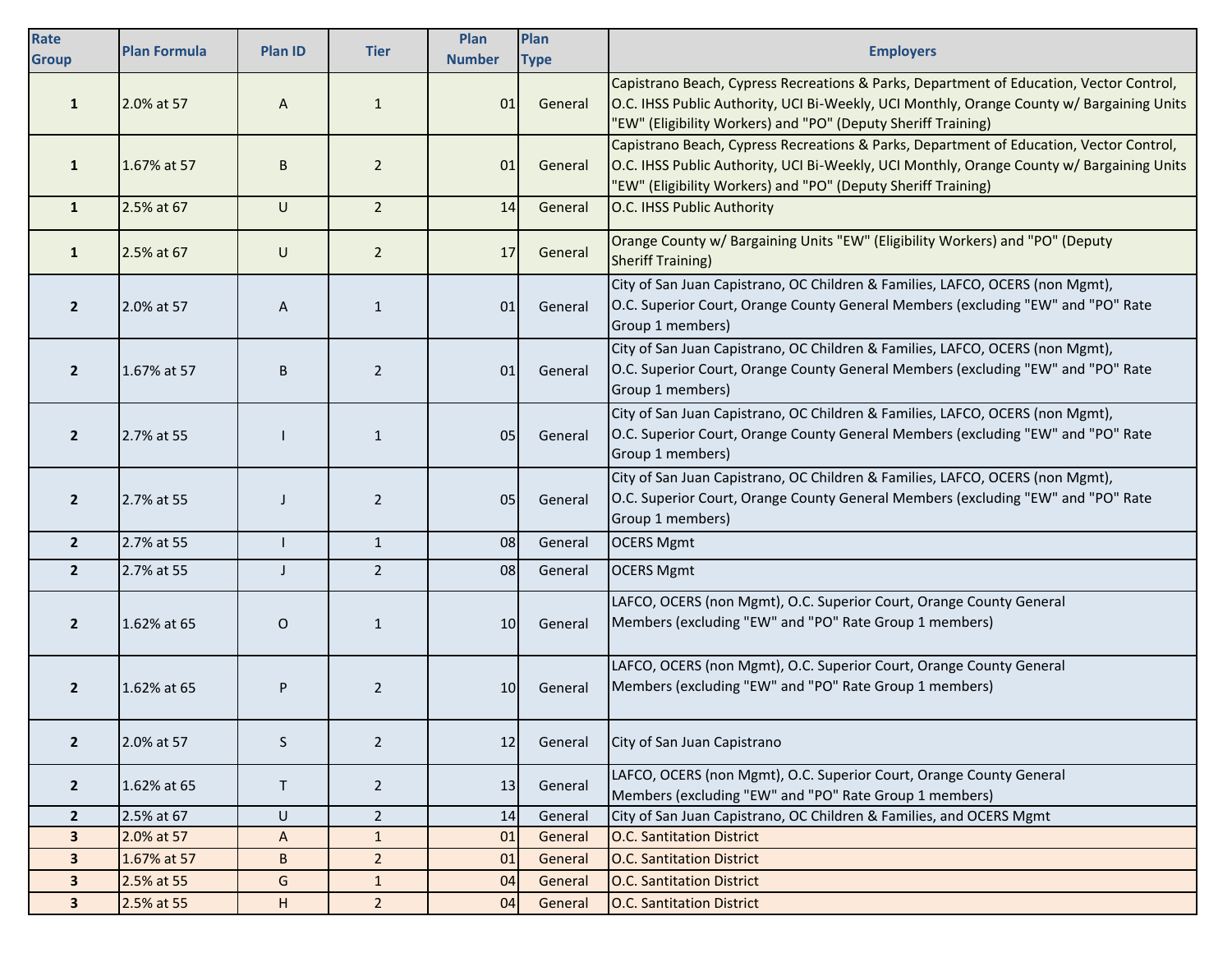| 3                       | 2.5% at 67  | U            | $\overline{2}$ | 14 | General | <b>O.C. Santitation District</b>                                                                                                           |
|-------------------------|-------------|--------------|----------------|----|---------|--------------------------------------------------------------------------------------------------------------------------------------------|
| $\overline{\mathbf{4}}$ | 2.5% at 55  | G            | $\mathbf{1}$   | 04 | General | Rancho Santa Margarita                                                                                                                     |
| 4                       | 2.5% at 55  | н            | $\overline{2}$ | 04 | General | Rancho Santa Margarita                                                                                                                     |
| 5                       | 2.0% at 57  | A            | $\mathbf{1}$   | 01 | General | O. C. Transportation Authority                                                                                                             |
| 5                       | 1.67% at 57 | B            | $\overline{2}$ | 01 | General | O. C. Transportation Authority                                                                                                             |
| 5                       | 2.5% at 67  | U            | $\overline{2}$ | 01 | General | O. C. Transportation Authority                                                                                                             |
| 6                       | 2.0% at 50  | C            | $\mathbf{1}$   | 02 | Safety  | Orange County Probation with Bargaining Units of "PS" and "Probation Supervisory<br>Management" and/or department ="Probation"             |
| 6                       | 2.0% at 50  | D            | $\overline{2}$ | 02 | Safety  | Orange County Probation with Bargaining Units of "PS" and "Probation Supervisory<br>Management" and/or department ="Probation"             |
| 6                       | 3.0% at 50  | E.           | $\mathbf{1}$   | 07 | Safety  | <b>Orange County Probation</b>                                                                                                             |
| 6                       | 3.0% at 50  | F            | $\overline{2}$ | 07 | Safety  | <b>Orange County Probation</b>                                                                                                             |
| 6                       | 2.7% at 57  | V            | $\overline{2}$ | 16 | Safety  | <b>Orange County Probation</b>                                                                                                             |
| $\overline{\mathbf{z}}$ | 2.0% at 50  | C            | $\mathbf{1}$   | 02 | Safety  | Orange County Law Enforcement with all bargaining units excluding "PS", and<br>including "FF" (Firefighters before separation with County) |
| $\overline{\mathbf{z}}$ | 2.0% at 50  | D            | $\overline{2}$ | 02 | Safety  | Orange County Law Enforcement with all bargaining units excluding "PS", and<br>including "FF" (Firefighters before separation with County) |
| $\overline{7}$          | 3.0% at 50  | E.           | $\mathbf{1}$   | 03 | Safety  | <b>Orange County Sheriff's</b>                                                                                                             |
| $\overline{7}$          | 3.0% at 50  | F.           | $\overline{2}$ | 03 | Safety  | Orange County Sheriff's                                                                                                                    |
| $\overline{7}$          | 3.0% at 55  | $\mathsf Q$  | $\mathbf{1}$   | 11 | Safety  | <b>Orange County Sheriff's</b>                                                                                                             |
| $\overline{7}$          | 3.0% at 55  | $\mathsf{R}$ | $\overline{2}$ | 11 | Safety  | Orange County Sheriff's                                                                                                                    |
| $\overline{\mathbf{z}}$ | 2.7% at 57  | V            | $\overline{2}$ | 15 | Safety  | Orange County Sheriff's                                                                                                                    |
| 8                       | 2.0% at 50  | C            | $\mathbf{1}$   | 02 | Safety  | O.C. Fire Authority Fire Authority Safety Members                                                                                          |
| 8                       | 2.0% at 50  | D            | $\overline{2}$ | 02 | Safety  | O.C. Fire Authority Fire Authority Safety Members                                                                                          |
| 8                       | 3.0% at 50  | E            | $\mathbf{1}$   | 03 | Safety  | O.C. Fire Authority Fire Authority Safety Members                                                                                          |
| 8                       | 3.0% at 50  | F            | $\overline{2}$ | 03 | Safety  | O.C. Fire Authority Fire Authority Safety Members                                                                                          |
| 8                       | 3.0% at 55  | $\Omega$     | $\mathbf 1$    | 11 | Safety  | O.C. Fire Authority Fire Authority Safety Members                                                                                          |
| 8                       | 3.0% at 55  | $\mathsf{R}$ | $\overline{2}$ | 11 | Safety  | O.C. Fire Authority Fire Authority Safety Members                                                                                          |
| 8                       | 2.7% at 57  | V            | $\overline{2}$ | 15 | Safety  | O.C. Fire Authority Fire Authority Safety Members                                                                                          |
| 9                       | 2.0% at 57  | A            | $\mathbf{1}$   | 01 | General | <b>Transportation Corridor Agency</b>                                                                                                      |
| 9                       | 1.67% at 57 | B            | $\overline{2}$ | 01 | General | <b>Transportation Corridor Agency</b>                                                                                                      |
| 9                       | 2.0% at 55  | ${\sf M}$    | $\mathbf{1}$   | 09 | General | <b>Transportation Corridor Agency</b>                                                                                                      |
| 9                       | 2.0% at 55  | N            | $\overline{2}$ | 09 | General | <b>Transportation Corridor Agency</b>                                                                                                      |
| 9                       | 2.5% at 67  | $\sf U$      | $\overline{2}$ | 14 | General | <b>Transportation Corridor Agency</b>                                                                                                      |
| 10                      | 2.0% at 57  | A            | $\mathbf{1}$   | 01 | General | O.C. Fire Authority General Members                                                                                                        |
| <b>10</b>               | 1.67% at 57 | B            | $\overline{2}$ | 01 | General | O.C. Fire Authority General Members                                                                                                        |
| 10                      | 2.7% at 55  |              | $1\,$          | 05 | General | O.C. Fire Authority General Members                                                                                                        |
| <b>10</b>               | 2.7% at 55  | J            | $\overline{2}$ | 05 | General | O.C. Fire Authority General Members                                                                                                        |
| <b>10</b>               | 2.0% at 55  | M            | $\mathbf{1}$   | 09 | General | O.C. Fire Authority General Members                                                                                                        |
| <b>10</b>               | 2.0% at 55  | ${\sf N}$    | $\overline{2}$ | 09 | General | O.C. Fire Authority General Members                                                                                                        |